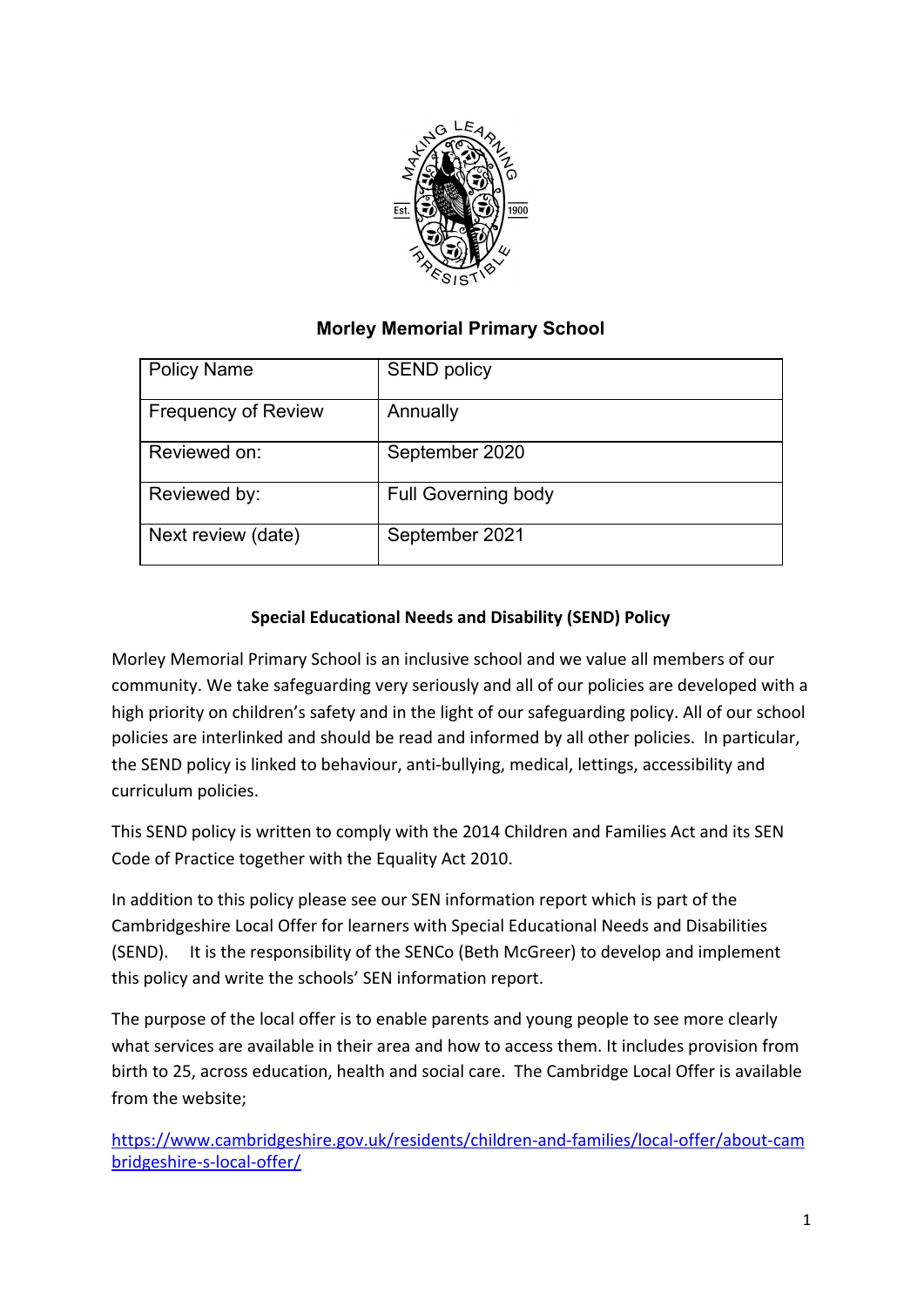#### **Our objectives are:**

- To identify, at the earliest possible opportunity, barriers to learning and participation for pupils with SEND; (see also curriculum and assessment policies)
- To ensure that every child experiences success in their learning and achieves to the highest possible standard ;
- To enable all children to participate in lessons fully and effectively
- To value and encourage the contribution of all children to the life of the school
- To work in partnership with parents
- To work with the Governing Body to enable them to fulfil their statutory monitoring role with regard to the SEND policy and SEN Information report.
- To work closely with external support agencies, where appropriate, to support the need of individual pupils
- To ensure that all staff have access to training and advice to support quality teaching and learning for all pupils

At Morley, we work closely with parents and children to ensure that we take into account the child's own views and aspirations and the parents' experience of, and hopes for, their child. Parents are invited to be involved at every stage of planning and reviewing SEN provision for their child through termly parents' consultations with the class teacher and SENCo, through the sharing of support plans and through other formal and informal meetings. Inquiries about an individual child's progress should be addressed at first to the class teacher since he or she is the person who knows the child best.

All children benefit from 'Quality First Teaching': this means that teachers expect to assess, plan and teach all children at the level which allows them to make progress with their learning. In addition, where appropriate, we implement some targeted provision including focused interventions to target particular skills/barriers to learning.

We have high expectations of all our children and aim for children in receipt of additional support to make progress which compares well with the progress made by other children in school.

#### **Defining SEN**

The 2014 Code of Practice says that:

*A person has SEN if they have a learning difficulty or disability which calls for special educational provision to be made for him or her. At compulsory school age this means he or she has a significantly greater difficulty in learning than the majority of others the same age, or, has a disability which prevents or hinders him or her from making use of facilities of a kind generally provided for others of the same age in mainstream schools.* Taken from 2014 SEN Code of Practice: 0 to 25 Years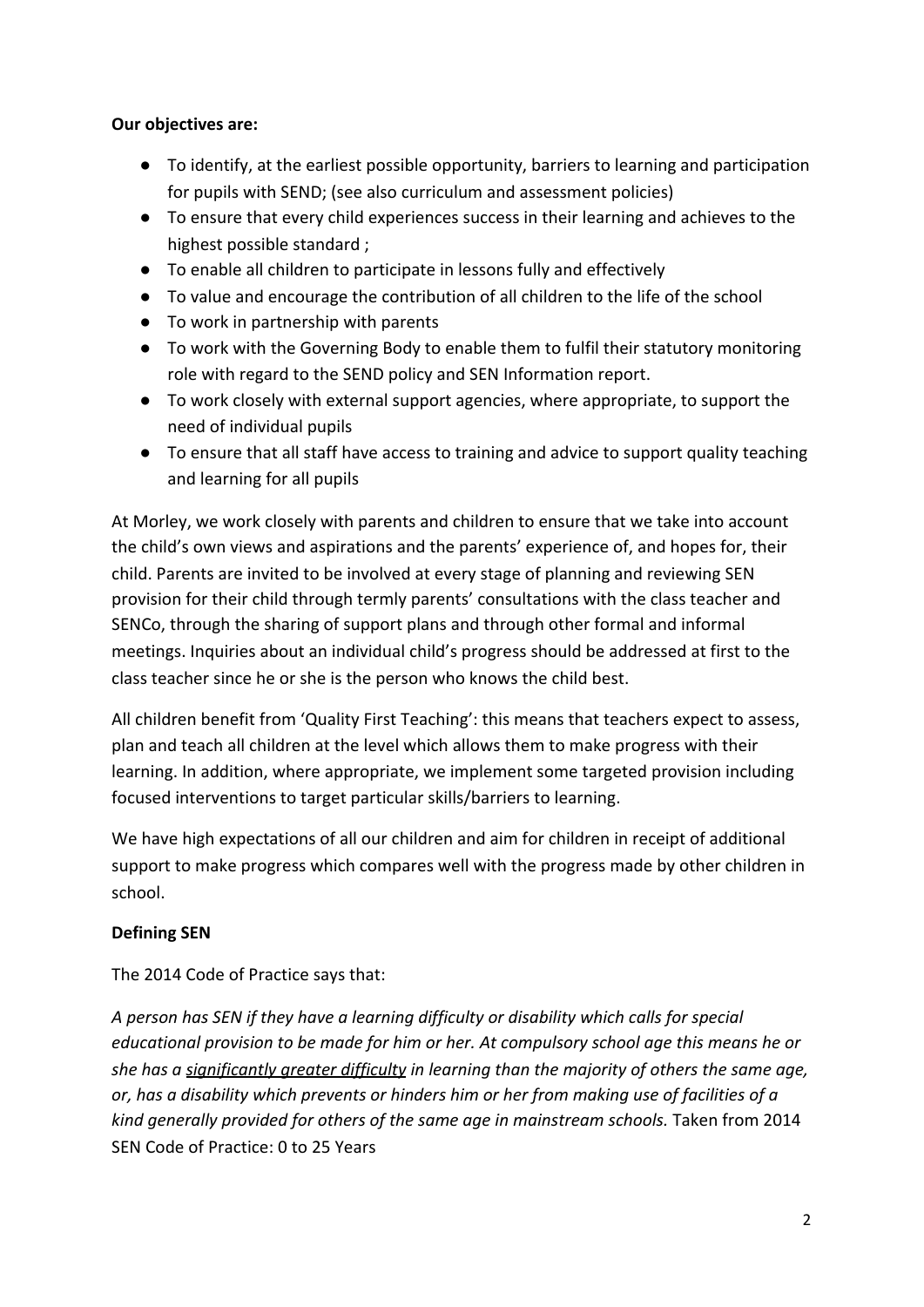Approximately 10% of our children are in receipt of Special Educational Needs support (SENS) and of these, 9 children (2.2% of the pupil community) have an Education and Health Care Plan (EHCP). The national average for state funded primary schools is 14% (January 2019). All teachers expect to have children with SEND in their classes.

# **Identifying children at SENS (SEN Support)**

Children with potential SEN are identified through assessment routes which are part of the overall approach to monitoring progress of all pupils.

Class teachers are continually aware of children's learning. If they observe that a child, as recommended by the 2014 Code of Practice, is making significantly less than expected progress, given their age and individual circumstances, they will seek with the support of the Inclusion Lead to identify a cause and adapt provision. Less than expected progress is characterised as:

- being significantly slower than that of their peers starting from the same baseline
- failing to match or better the child's previous rate of progress
- failing to close the attainment gap between the child and expected age related levels of achievement.

The progress of every child is monitored termly. Where children are identified as not making progress in spite of Quality First Teaching and good attendance, they are discussed with the Inclusion Lead and a plan of action is agreed.

Although the school can identify barriers to learning and special educational needs, and make provision to meet those needs, we do not offer diagnosis. The school does have access to some initial screening checks which we use in conjunction with our assessment procedures.

In addition to these pathways of identifying SEN an identified SEN shared with us from parents, previous setting or other professionals will be discussed and supported. If parents have concerns regarding a potential addition need they should discuss this with the class teacher in the first instance.

The school's information report (updated at least annually) gives additional information on

- how children with SEN are supported; including how teaching, the curriculum and the environment are adapted
- what additional provision is offered
- how we support children with social, emotional and mental health needs
- the admission process for children with SEND
- assessing children for an Education, Health and Care Plan (EHCP)

The school's information report can be found on the school's website.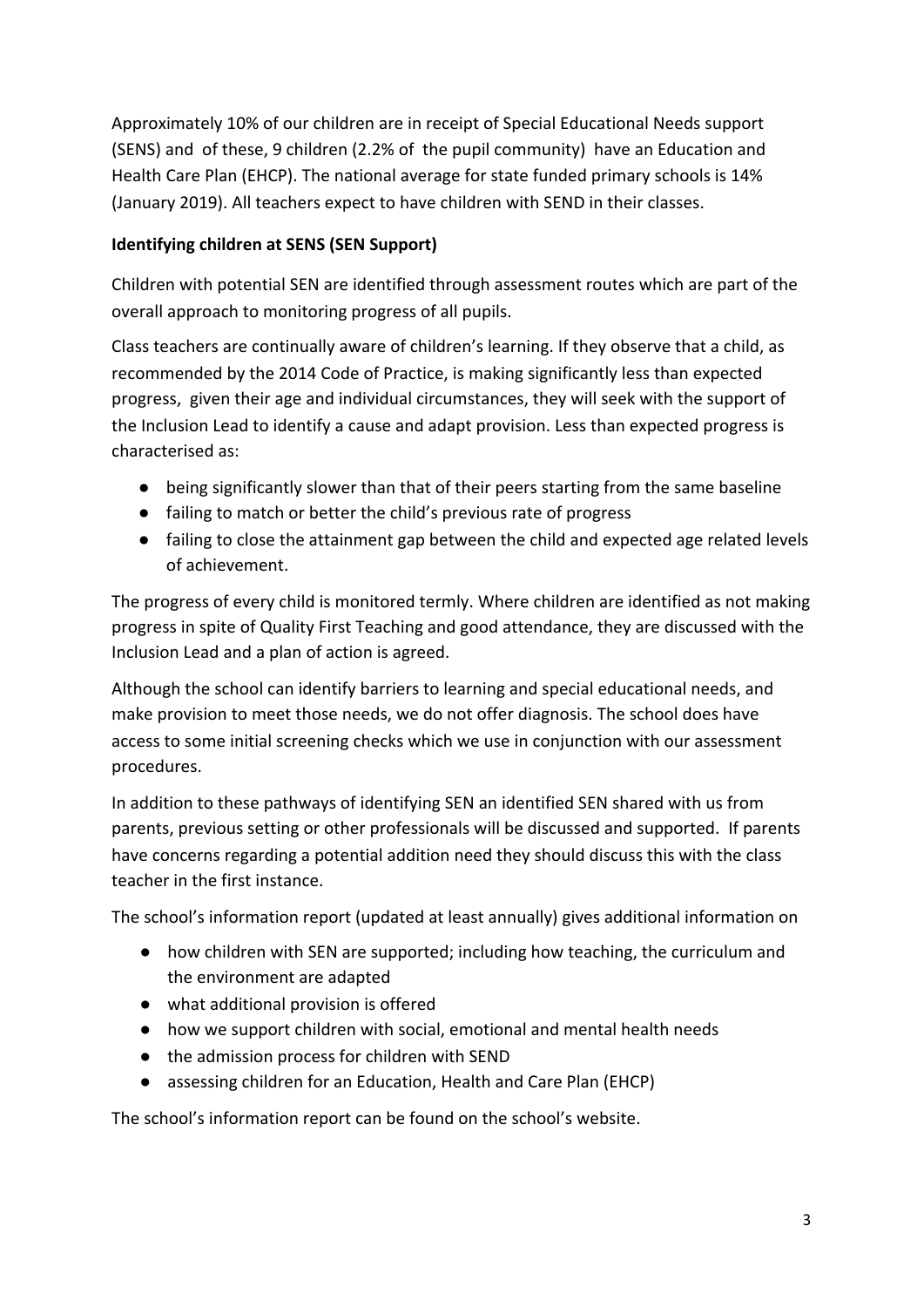### **Staff Expertise**

All of our teachers are trained to work with children with SEN. Some are very experienced, and others less so, but all have access to advice, information, resources and training to enable them to teach all children effectively. We offer training and self-help opportunities through access to in- house or external courses, provision of resources or guidance towards useful websites.

Some of our TAs have specific training (eg ELKLAN, Makaton, AET) which helps them to support children with specific difficulties. Other TAs have expertise and training in specific interventions. All TAs work with children with SEN and disabilities. We also have a part time SEN teacher who works with children both in and out of the classroom and also supports teachers in developing their classroom provision and practice.

Where we have children joining the school with needs that we are unfamiliar with we will work with parents, the local authority and other professionals including charities to ensure staff are confident it providing appropriate provision.

### **Governors**

It is the statutory duty of the governors to ensure that the school follows its responsibilities to meet the needs of children with SEND following the requirements of the Code of Practice 2014.

The Governor with particular responsibility for SEND is Ruth Kershner. The SENCO (Beth McGreer) and SEN Governor are in regular contact but meet formally once a term. Reports from the meeting are shared with the full governing body.

## **Complaints**

The school works, wherever possible, in partnership with parents to ensure a collaborative approach to meeting pupils' needs. For further information on any aspect of our provision for children with SEN including complaints about SEND provision in our school , please contact Beth McGreer Assistant Head for Inclusion via the school office. All complaints are taken seriously and are heard through the school's complaints policy and procedure.

## **Equal Opportunities**

The school is committed to providing equal opportunities for all, regardless of race, faith, gender or capability in all aspects of school. We promote self and mutual respect and a caring and non- judgmental attitude throughout the school

## **Review Framework**

The policy will be reviewed annually (or sooner in the event of revised legislation or guidance).